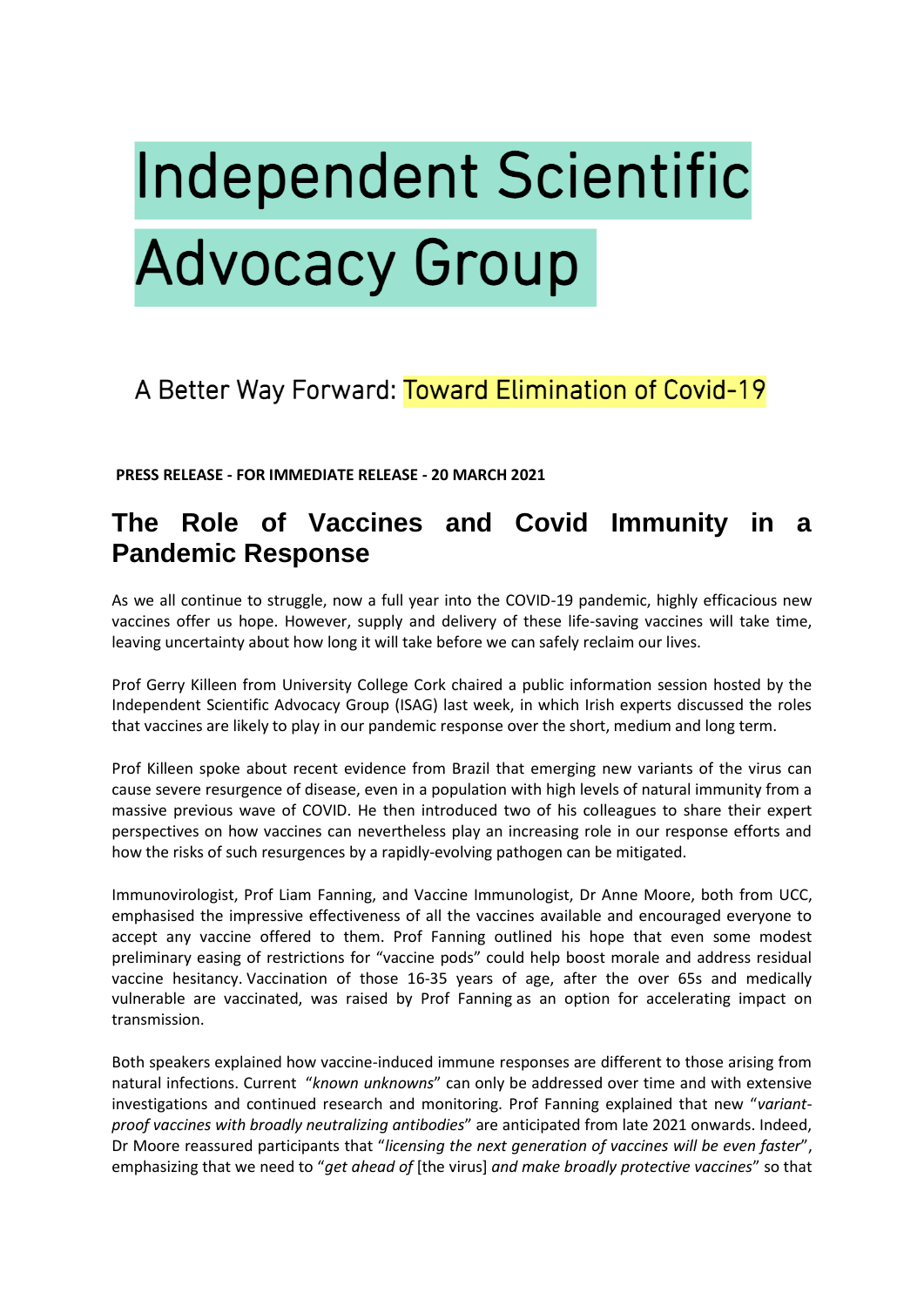"*we're not waiting for something to happen*"- in an ideal world, a vaccine will protect you against anything that may happen, such as the emergence of virus variants that could evade immunity induced by vaccination. These more advanced next generation vaccines are expected to be as, or more effective, and ideally reduce the necessary frequency of booster shots.

In the meantime, of course, we need to be careful, especially as we await full rollout of the vaccines we already have. Dr Andrew Kunzmann from Queens University of Belfast, presented data from Northern Ireland showing how the vulnerable fraction of the population is much larger than many imagine. Dr. Kunzmann explained that "*while over 75% of deaths due to COVID-19 have occurred in people over 80 years old, around half of ICU and hospital admissions due to COVID-19 occur in individuals aged under 65 and around a quarter of hospitalisations occurred in individuals aged under 45. If we allowed another surge in cases by opening up with the numbers still high, once the over 65s are vaccinated, then hospitals could face considerable challenges to capacity, which could see the fatality rate in younger adults increase and have knock on impacts on non-COVID care."*

Dr Moore and Prof Fanning both emphasized that the new vaccine technologies are achievements of modern science that greatly improve our prospects of beating this disease, but also that patience and societal dialogue will be required as we roll them out. Over the short term, we will need to complement vaccine roll out with all the ventilation, hygiene and public health measures we are now familiar with, so that we can suppress SARS-CoV-2 and COVID-19 disease and mitigate against the evolution or importation of new variants.

#### **-ENDS-**

## **AVAILABLE FOR COMMENT IMMEDIATELY:**

## **(Please message by signal/whatsapp first to arrange a time)**

Gerry Killeen, spokesperson for ISAG **087 280 4908**

Anthony Staines, spokesperson for ISAG **086 606 9713**

Tomás Ryan, spokesperson for ISAG **0870938326**

Aoife McLysaght, spokesperson for ISAG **086 172 5488**

#### **BACKGROUND DETAILS:**

**ISAG** (Independent Scientific Advocacy Group) is offering the group's expertise and experience to work together with Governments and the people to aim for Zero Covid, meaning zero mystery cases in our shared islands. Founded by Anthony Staines, Gerry Killeen, and Tomás Ryan in June 2020, I.S.A.G. is independent of the government. All of our members are volunteers and they freely commit their time every week to discuss the COVID-19 science that underpins our governments' response strategies. ISAG is a multidisciplinary group of scientists, academics, and researchers who have come together to advocate for a SARS-CoV-2 elimination strategy. I.S.A.G. has published several papers outlining its strategy and recommendations, and you can find them at **[www.isagcovid19.org](http://www.isagcovid19.org/)** 

#### **FURTHER INFORMATION**